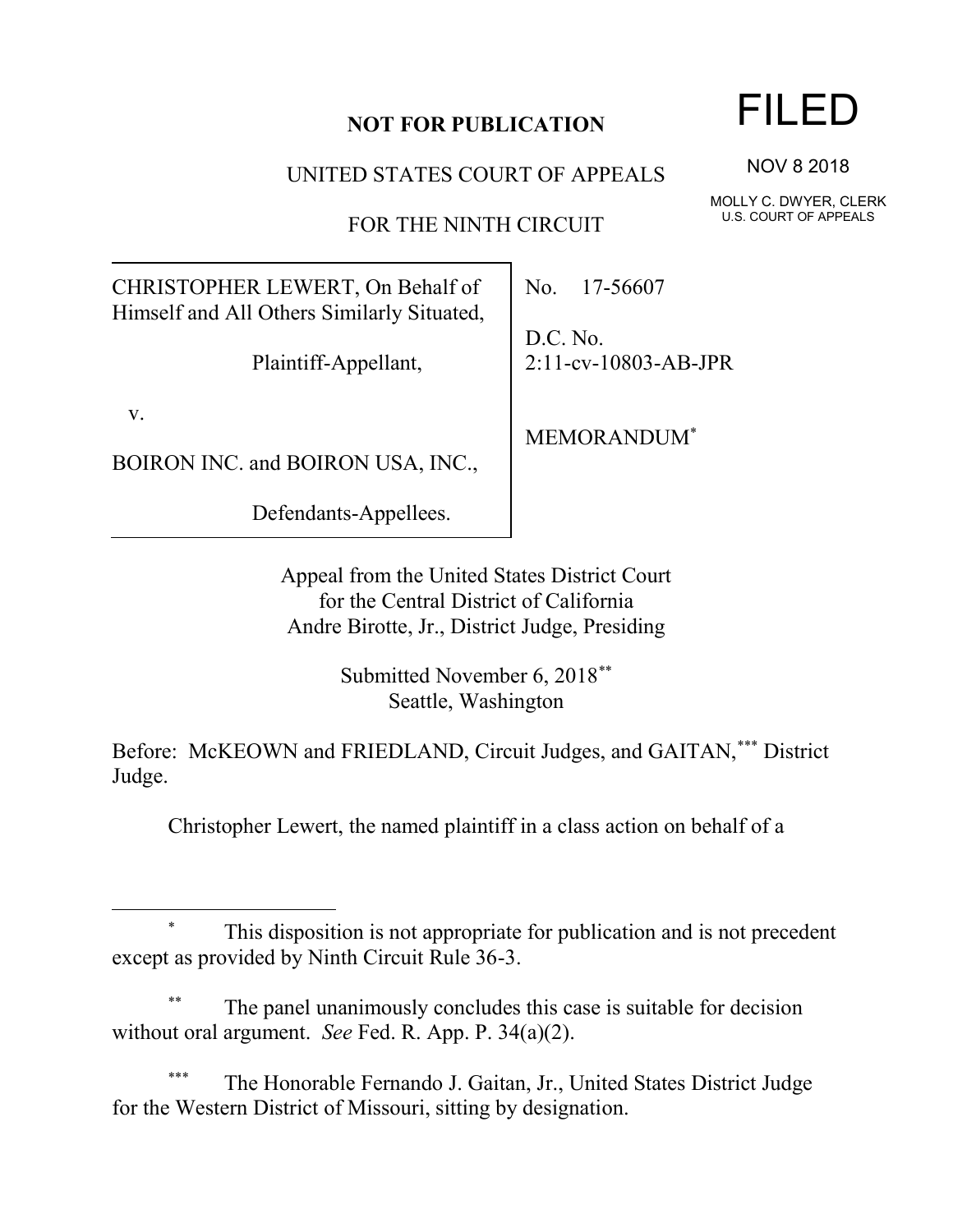group of California consumers, challenges the district court's refusal to strike testimony by an expert witness for Defendant-Appellees Boiron Inc. and Boiron USA, Inc. (collectively "Boiron"). He further appeals verdicts for Boiron after bifurcated jury and bench trials on his claims under California's Consumer Legal Remedies Act ("CLRA") and Unfair Competition Law ("UCL"). We affirm.

First, we decline to dismiss the appeal due to Lewert's failure to comply with Ninth Circuit Rule 10-3.1, which requires an appellant (1) to serve appellees with notice specifying which portions of the district court transcript the appellant intends to order within ten days of filing a notice of appeal, and (2) to order the transcript within 30 days. Although Lewert's procedural violation may have caused inconvenience, the record available to us contains all relevant information necessary to evaluate his assertions of error.

Second, the district court did not abuse its discretion by denying Lewert's motion to strike the trial testimony of Boiron's expert, Dr. Neil Spingarn. The crux of Dr. Spingarn's testimony remained consistent from his initial written report through trial. That the basis of that opinion and his confidence in it may have evolved as Dr. Spingarn learned more about how Boiron made Oscillo does not change its basic character, so the district court acted within its discretion by allowing him to testify.

Third, Boiron presented sufficient evidence from which the jury could have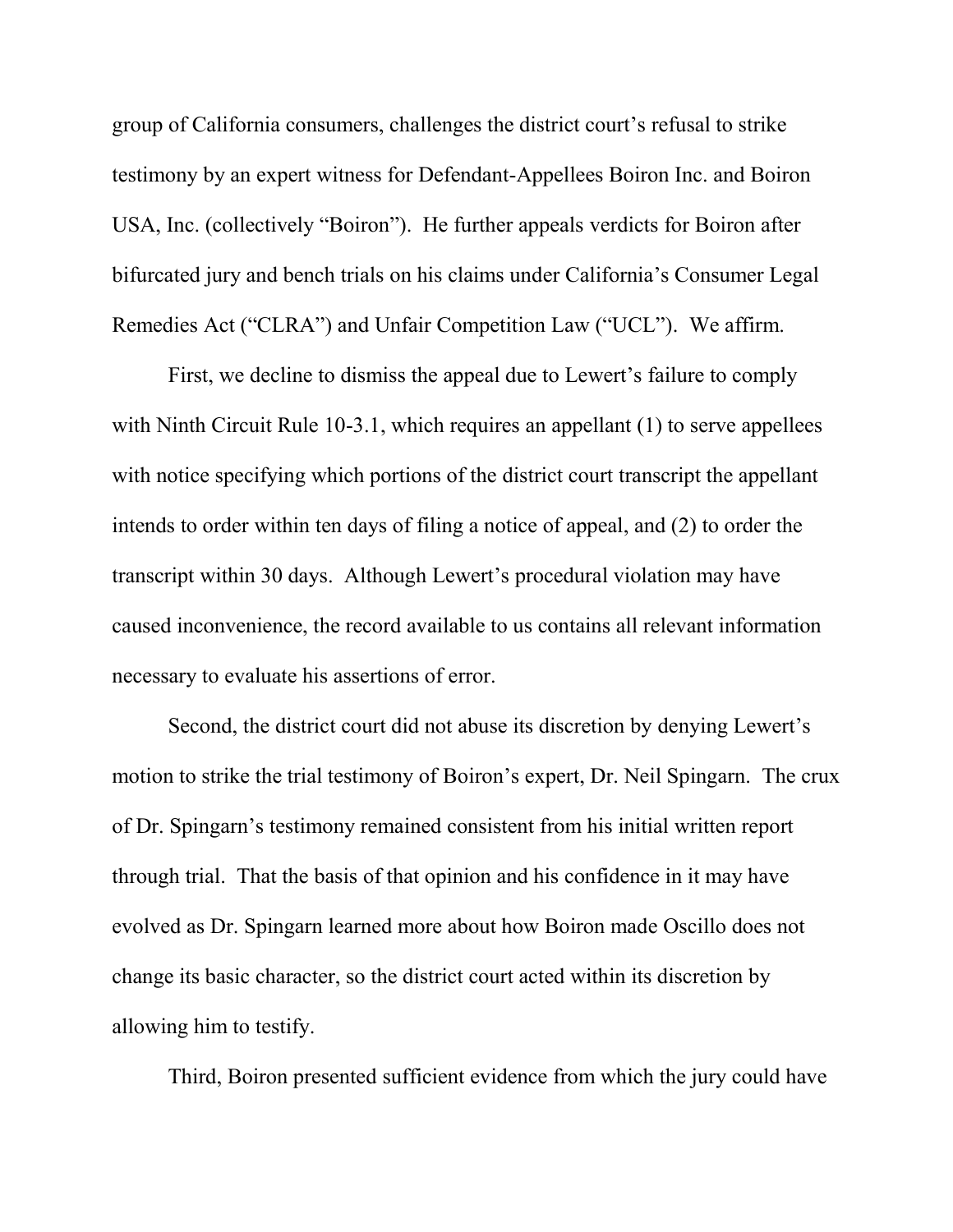concluded that Oscillococciuum ("Oscillo") actually treats the flu and is not a sugar pill. Because Lewert did not move for judgment as a matter of law at the close of evidence under Federal Rule of Civil Procedure 50(a), we review only for plain error. *Image Tech. Servs., Inc. v. Eastman Kodak Co.*, 125 F.3d 1195, 1212 (9th Cir. 1997). It appears that the jury believed Dr. Spingarn, Boiron's clinical studies, and its anecdotal evidence more than it believed Lewert's expert. Because neither expert actually tested Oscillo to see if it contained any therapeutic ingredient, this was a battle of the experts for the jury and not one that Lewert can relitigate on appeal. *City of Pomona v. SQM N. Am. Corp.*, 750 F.3d 1036, 1044 (9th Cir. 2014).

Fourth, Lewert's sole theory why Boiron's packaging was misleading or deceptive was that Oscillo was a sugar pill and ergo could not treat flu symptoms. When the jury found explicitly that Boiron's representations were not false, it must have implicitly rejected Lewert's argument that Oscillo was just sugar. The district court did not err in treating that factual finding as having preclusive effect on the UCL claims.

Because Lewert offered no theory as to how Oscillo's packaging might be misleading if indeed it treats flu symptoms—regardless of the mechanism by which it does so—he presented no evidence that would allow him to prevail under the UCL after the jury rejected his CLRA claims. *See* Cal. Bus. & Prof. Code